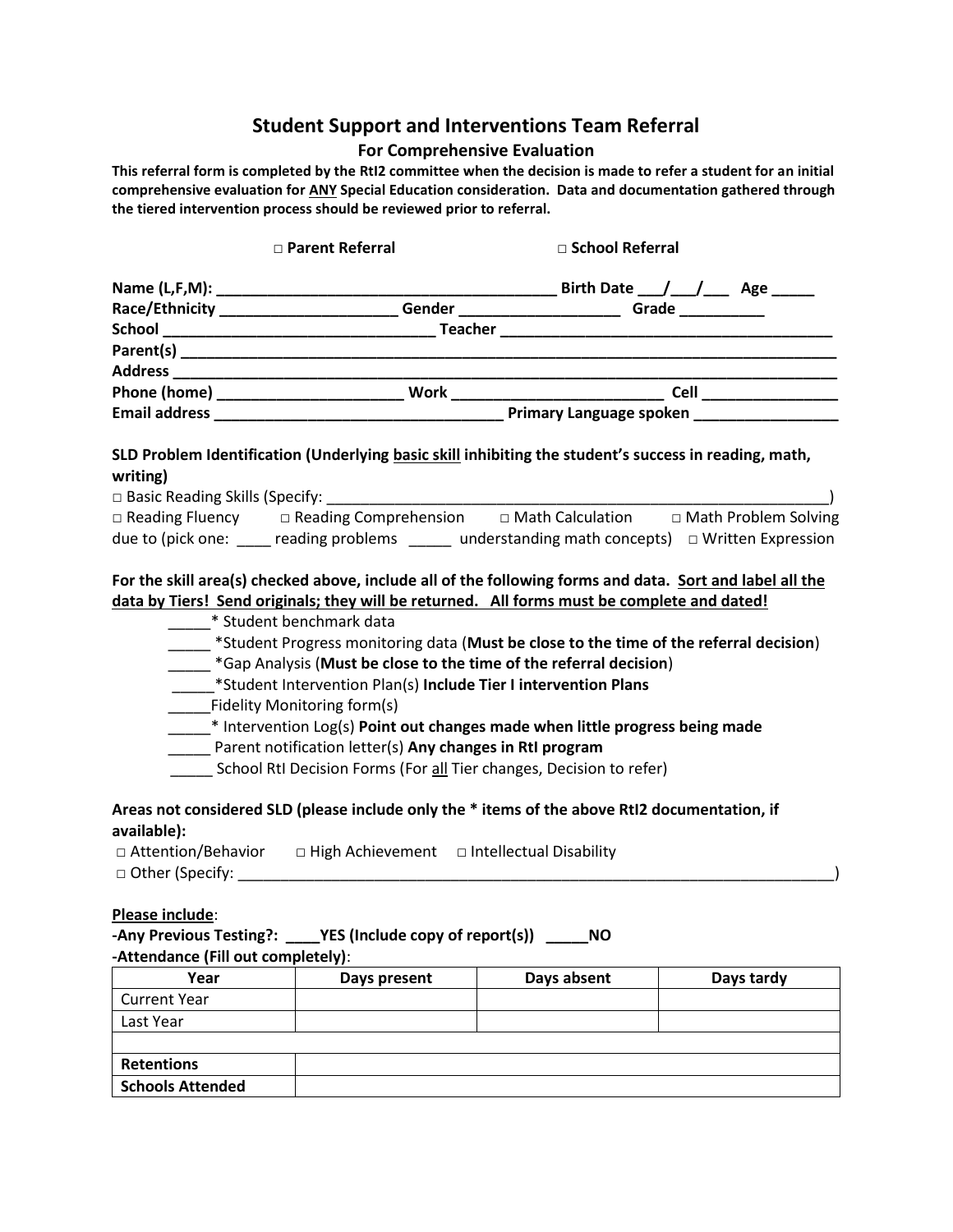| <b>Student</b> | $DOB$ / / | <b>School</b> |  | Grade |  |
|----------------|-----------|---------------|--|-------|--|
|                |           |               |  |       |  |

-Discipline Record: Number of discipline reports \_\_\_\_\_\_\_\_\_\_\_ List Violations \_\_\_\_\_\_\_\_\_\_ Number of Out of School Suspensions \_\_\_\_\_\_\_ In-School suspensions \_\_\_\_\_\_\_Detentions \_\_\_\_\_\_

#### **-Testing Information: TNReady or TCAP** (**BE SURE TO INCLUDE NATIONAL PERCENTILES IF AVAILABLE**)

|                | Year:            | Year:            | Year:            |
|----------------|------------------|------------------|------------------|
| Area           | Percentile/Level | Percentile/Level | Percentile/Level |
| Reading/ELA    |                  |                  |                  |
| Math           |                  |                  |                  |
| Science        |                  |                  |                  |
| Social Studies |                  |                  |                  |

#### **-Academic Grades (EXPLAIN SCALE USED: \_\_\_\_\_\_\_\_\_\_\_\_\_\_\_\_\_\_\_\_\_\_\_\_\_\_\_\_\_\_\_\_\_\_\_\_\_\_\_\_\_\_\_\_\_\_\_\_\_\_)**

| <b>Subject Area</b>   | Year/Semester | Year/Semester | Year/Semester | Year/Semester |
|-----------------------|---------------|---------------|---------------|---------------|
| Reading               |               |               |               |               |
| Math                  |               |               |               |               |
| Science               |               |               |               |               |
| <b>Social Studies</b> |               |               |               |               |
| Language Arts         |               |               |               |               |
| Spelling              |               |               |               |               |
| English               |               |               |               |               |
| Other:                |               |               |               |               |

#### **Exclusionary Factor- Complete Exclusionary Factors Worksheet**

- **Please attach completed Exclusionary Factors Worksheet (FORM 13): Attached? \_\_\_\_\_\_**
- **Visual Impairment (Include vision evaluation results)**: Does the student have a history of significant vision problems? \_\_\_\_\_\_\_\_\_\_\_\_\_\_\_\_\_\_\_\_\_\_\_\_\_\_\_\_\_\_\_\_\_
- **Hearing Impairment (Include hearing evaluation results)**: Does the student have a history of significant hearing problems? \_\_\_\_\_\_\_\_\_\_\_\_\_\_\_\_\_\_\_\_\_\_\_\_\_\_\_\_\_\_\_\_

## **Behavior Problems:**

Does the student exhibit behavior(s) or emotional difficulties that interfere with learning? Please describe.

Does the student have a current behavior plan or Functional Behavior Assessment (FBA)? Include a copy.

\_\_\_\_\_\_\_\_\_\_\_\_\_\_\_\_\_\_\_\_\_\_\_\_\_\_\_\_\_\_\_\_\_\_\_\_\_\_\_\_\_\_\_\_\_\_\_\_\_\_\_\_\_\_\_\_\_\_\_\_\_\_\_\_\_\_\_\_\_\_\_\_\_\_\_\_\_\_\_\_\_\_\_

\_\_\_\_\_\_\_\_\_\_\_\_\_\_\_\_\_\_\_\_\_\_\_\_\_\_\_\_\_\_\_\_\_\_\_\_\_\_\_\_\_\_\_\_\_\_\_\_\_\_\_\_\_\_\_\_\_\_\_\_\_\_\_\_\_\_\_\_\_\_\_\_\_\_\_\_\_\_\_\_\_\_\_\_\_

## **Medical**:

Does the student have any known medical issues that interfere with learning and current medications? \_\_\_\_\_\_\_\_\_\_\_\_\_\_\_\_\_\_\_\_\_\_\_\_\_\_\_\_\_\_\_\_\_\_\_\_\_\_\_\_\_\_\_\_\_\_\_\_\_\_\_\_\_\_\_\_\_\_\_\_\_\_\_\_\_\_\_\_\_\_\_\_\_\_\_\_\_\_\_\_\_\_\_\_\_

\_\_\_\_\_\_\_\_\_\_\_\_\_\_\_\_\_\_\_\_\_\_\_\_\_\_\_\_\_\_\_\_\_\_\_\_\_\_\_\_\_\_\_\_\_\_\_\_\_\_\_\_\_\_\_\_\_\_\_\_\_\_\_\_\_\_\_\_\_\_\_\_\_\_\_\_\_\_\_\_\_\_\_\_\_

**\_\_\_\_\_\_\_\_\_\_\_\_\_\_\_\_\_\_\_\_\_\_\_\_\_\_\_\_\_\_\_\_\_\_\_\_\_\_\_\_\_\_\_\_\_\_\_\_\_\_\_\_\_\_\_\_\_\_\_\_\_\_\_\_\_\_\_\_\_\_\_\_\_\_\_\_\_\_\_\_\_\_\_\_\_**

## **Additional Services (e.g., Speech, OT, PT)\_\_\_\_\_\_\_\_\_\_\_\_\_\_\_\_\_\_\_\_\_\_\_\_\_\_\_\_\_\_\_\_\_\_\_\_\_\_\_\_\_\_\_\_\_\_\_\_\_\_\_**

Page **2** of **3** (5/22/18)